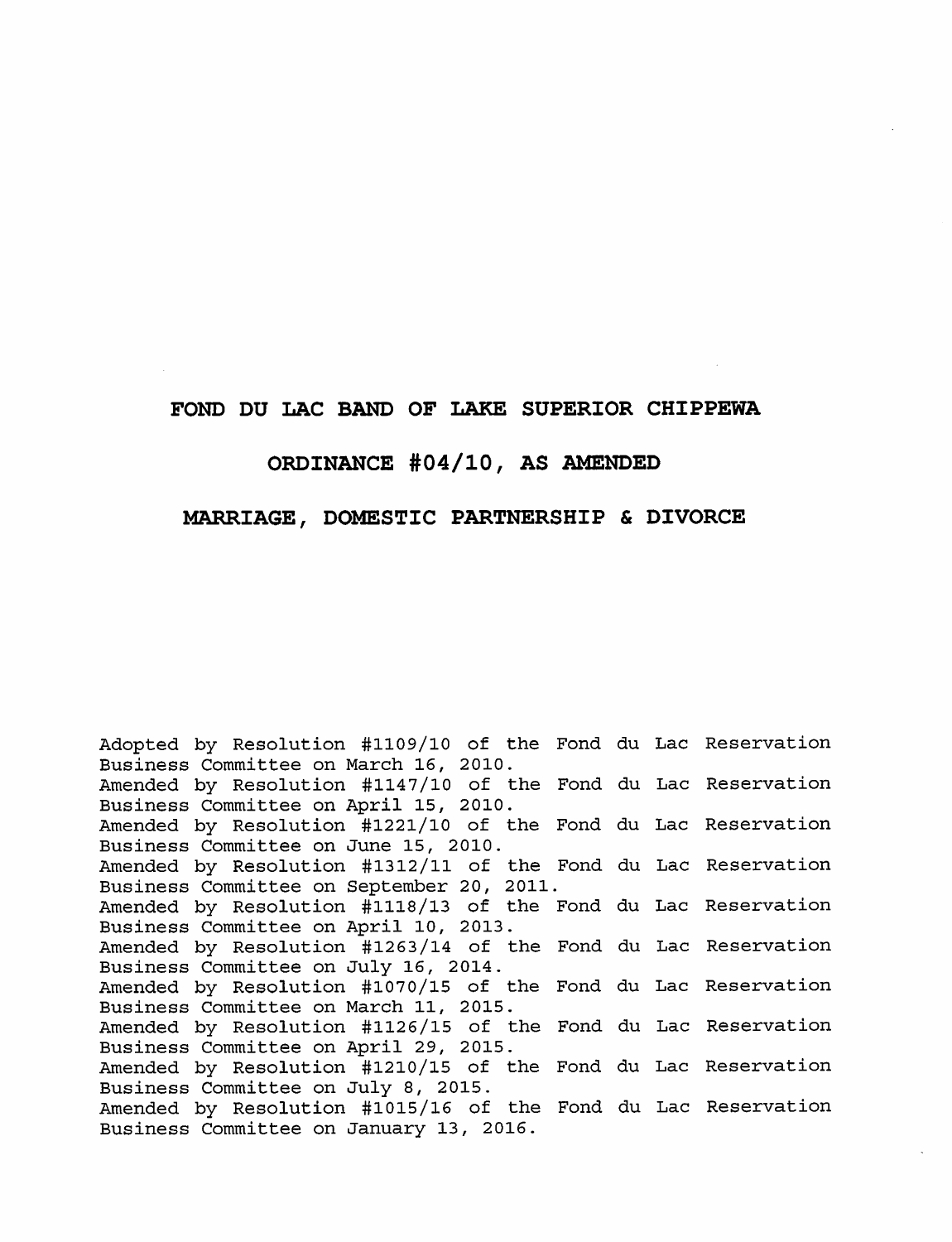# TABLE OF CONTENTS

| CHAPTER 1 | AUTHORITY, FINDINGS, PURPOSE             | $\mathbf{1}$    |
|-----------|------------------------------------------|-----------------|
| CHAPTER 2 | DEFINITIONS                              | 2               |
| CHAPTER 3 | MARRIAGES                                | $\mathbf{3}$    |
| CHAPTER 4 | DOMESTIC PARTNERSHIPS.                   | 6               |
| CHAPTER 5 | DIVORCES                                 | - 9             |
| CHAPTER 6 | EFFECTIVE DATE, AMENDMENTS, SEVERABILITY | 13 <sub>1</sub> |
|           | CERTIFICATION                            | 13 <sub>1</sub> |

 $\sim 10^7$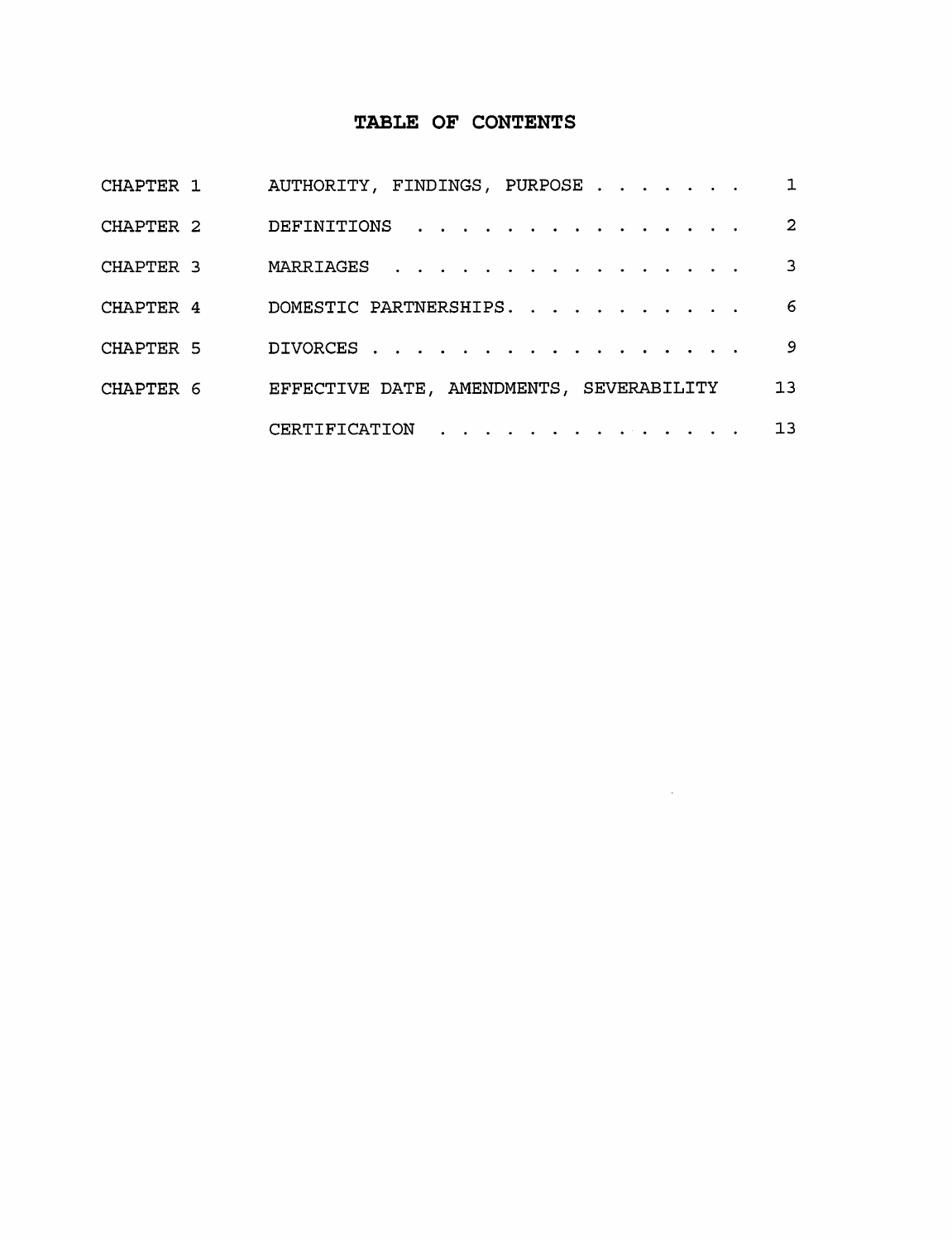## FOND DU LAC BAND OF LAKE SUPERIOR CHIPPEWA

## ORDINANCE #04/10, AS AMENDED

MARRIAGE, DOMESTIC PARTNERSHIP, DIVORCE

#### CHAPTER 1

## AUTHORITY, PURPOSE AND SCOPE

## Section 101 Authority

This Ordinance is enacted by the Fond du Lac Reservation Business Committee pursuant to the inherent sovereign authority of the Fond du Lac Fond du Lac Band of Lake Superior Chippewa, as reserved under the Treaty of LaPointe, 10 Stat. 1109, and as recognized under Section 16 of the Indian Reorganization Act, 25 U.S.C. § 476; Article VI of the Revised Constitution of the Minnesota Chippewa Tribe; Section 106 of the Fond du Lac Civil Code, FDL Ord. #04/02; and under the common law of the United States.

#### Section 102 Findings and Purposes

The Fond du Lac Reservation Business Committee finds that there is <sup>a</sup> need to establish laws authorizing and governing marriages, domestic partnerships, and divorces within the Fond du Lac Reservation where at least one of the parties is an enrolled member of the Fond du Lac Band.

## Section 103 Reservation of Rights

The Reservation Business Committee reserves the right to amend or repeal all or any part of this Ordinance at any time. There shall be no vested private right of any kind created by this Ordinance. All the rights, privileges, or immunities conferred by this Ordinance or by acts done pursuant thereto shall exist subject to the powers of the Fond du Lac Band. Nothing in this Ordinance shall be construed to constitute <sup>a</sup> waiver of the sovereign immunity of the Fond du Lac Band or <sup>a</sup> consent to jurisdiction by any government or forum not expressly authorized to exercise jurisdiction under this Ordinance.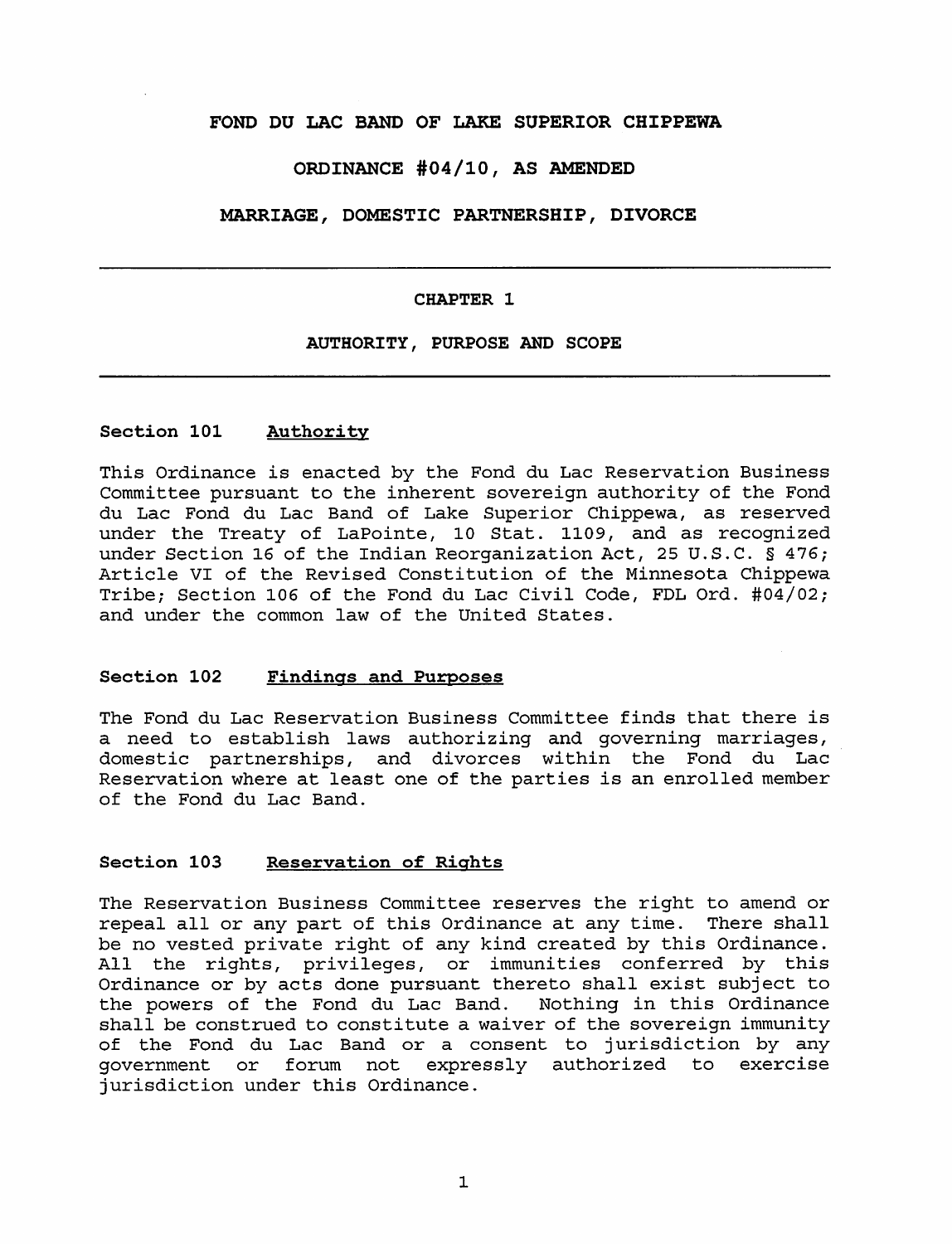### CHAPTER 2

## DEFINITIONS AND INTERPRETATION

## Section 201 Definitions

For the purposes of this Ordinance, the following definitions shall apply:

- (a) ^^Band" means the Fond du Lac Band of Lake Superior Chippewa.
- (b) "Band lands" means any lands owned in trust or in fee by the Fond du Lac Band over which the Band possesses regulatory authority.
- (c) "Court Clerk" or "Clerk" shall mean the Clerk of the Tribal Court.
- (d) "Defendant" shall mean the person or persons that the Plaintiff has filed suit against.
- (e) "Dissolution or Divorce" shall mean the termination of <sup>a</sup> marriage.
- (f) "Judge" shall mean the presiding judge of the Fond du Lac Tribal Court.
- (g) "Reservation" means the Fond du Lac Reservation.
- (h) "Reservation Business Committee or "RBC" means the governing body of the Fond du Lac Band of Lake Superior Chippewa.
- (i) "Tribal Court" or "Court" shall mean the Tribal Court of the Fond du Lac Band of Lake Superior Chippewa."

## Section 201 Interpretation

The provisions of this Ordinance shall be interpreted in <sup>a</sup> manner which gives plain effect to its terms and purposes, and to avoid unnecessary conflicts of law.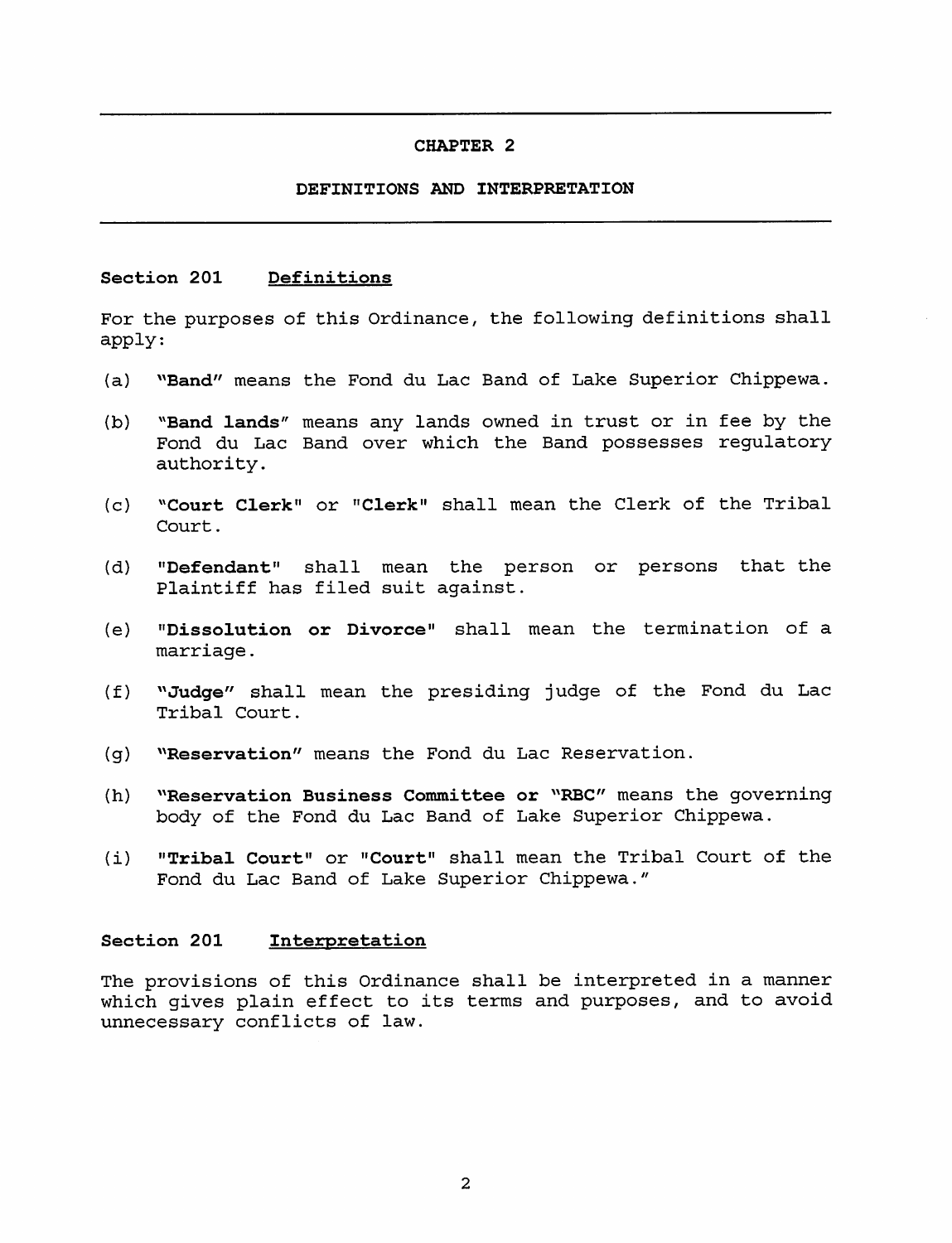## CHAPTER 3 MARRIAGES

## Section 301 Recognition of Marriages Performed in Other Jurisdictions

The Fond du Lac Band of Lake Superior Chippewa shall recognize as valid and binding any marriage between two persons which is formalized or solemnized in compliance with the laws of the place of formalization or solemnization.

#### Section 302 Issuance of License

The Clerk of the Tribal Court shall be authorized to issue <sup>a</sup> license to marry any two people, one of whom is <sup>a</sup> member of the Fond du Lac Band, within the Band's jurisdiction, where both persons are at least <sup>18</sup> years of age or, if either person is <sup>16</sup> or 17 years of age, with the signed and sworn consent of his or her custodial parent(s). The fee for issuance of a marriage license<br>shall be fifty (\$50.00) dollars. The license shall remain valid shall be fifty  $( $50.00)$  dollars. for 30 days after issuance. The Clerk shall maintain records of the issuance of the marriage licenses and certificates of marriage as permanent records of the Band.

## Section 303 Qualifications. Application & Issuance of License

- a. The application for <sup>a</sup> marriage license from the Fond du Lac Band shall contain the following:
	- (1) The names and addresses of the parties to be married;<br>(2) The Band membership status and tribal enrollment numb
	- The Band membership status and tribal enrollment number of the parties who are members of the Fond du Lac Band;
	- (3) The name, address, and legal authority of the person who will perform the marriage ceremony; and
	- (4) The full names the parties will have after marriage.

The application must be sworn to by both parties to be married.

The Clerk of Court shall charge an application fee of fifty dollars (\$50.00) for the marriage license.

b. The marriage may be performed by the Chairperson of the Fond du Lac Band, a judge of a Fond du Lac Tribal Court, an Indian traditional practitioner or spiritual leader or member of the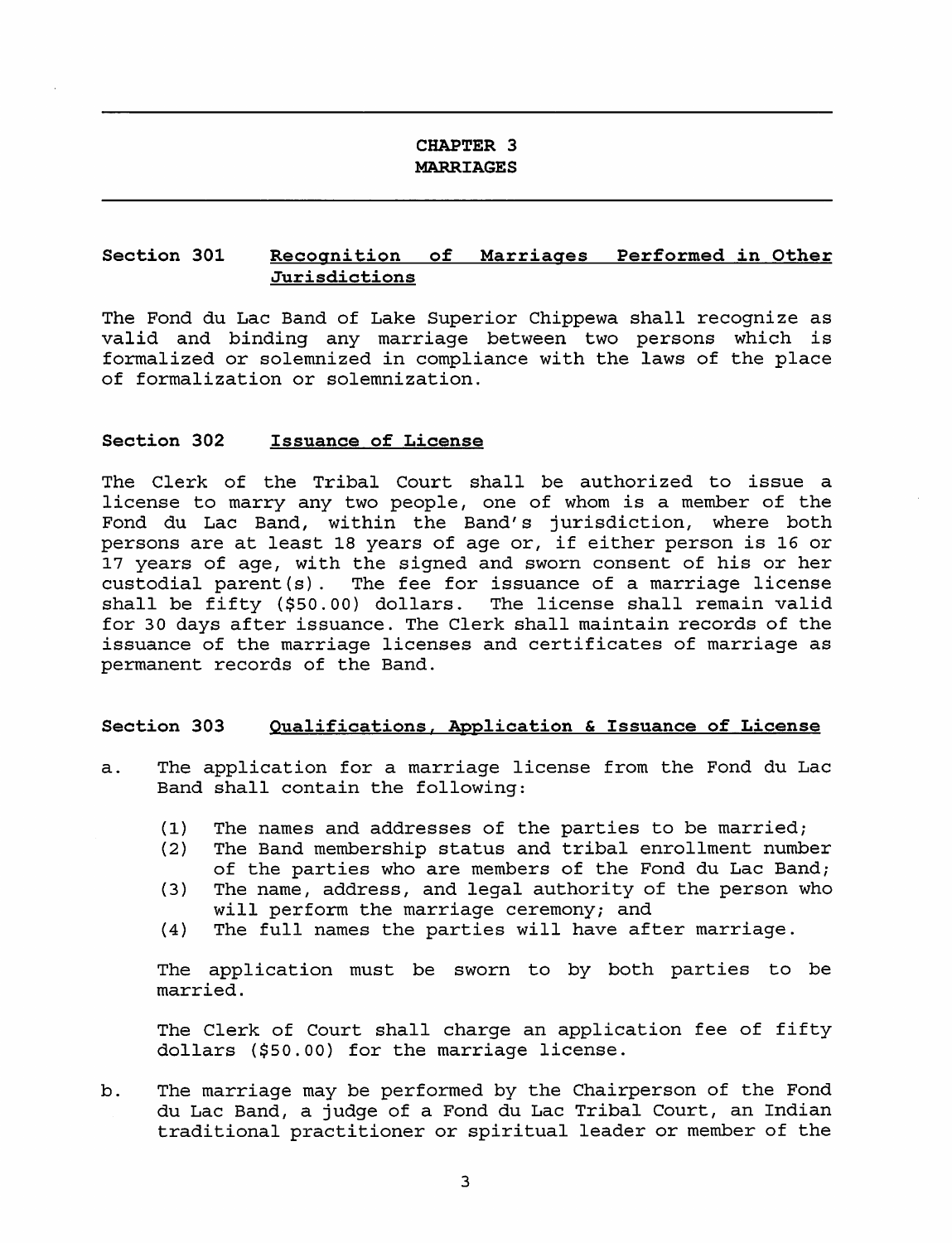clergy who is so recognized by the parties making such application.

- c. Subsequent to the performance of <sup>a</sup> marriage and within ten (10) days thereof, two fully executed and conformed copies of the marriage license, executed by two witnesses to the ceremony and the person who conducted the ceremony, shall be returned to the Clerk of Court. The Clerk of Court shall permanently maintain <sup>a</sup> record of the marriage.
- d. The Clerk of Court shall, within three days, examine the application for <sup>a</sup> marriage license and the said license and certification of the person performing the marriage to ensure that the information appearing thereupon is proper and in accordance with the provisions of the license and this Ordinance. Upon <sup>a</sup> determination that the materials are in proper form and there has been compliance with the terms of the license and the provisions of this Ordinance, the Clerk of Court shall cause <sup>a</sup> Certificate of Marriage to be issued by the Tribal Court over his or her signature.
- e. The parties to such marriage may obtain <sup>a</sup> certified copy of the marriage license or <sup>a</sup> certified copy of the Certificate of Marriage if they should desire, and such documents shall be issued by the Clerk of the Court for <sup>a</sup> fee of five (\$5.00) dollars.
- f. The Clerk of Court shall permanently maintain records of all marriages licensed under this Chapter.

## Section 304 Prohibited Marriages

The following marriages are prohibited:

- a. <sup>A</sup> marriage entered into before the dissolution of an earlier marriage of one of the parties becomes final;
- b. <sup>A</sup> marriage between an ancestor and <sup>a</sup> descendant, or between <sup>a</sup> brother and <sup>a</sup> sister, whether the relationship is by the half or the whole blood or by adoption;
- c. <sup>A</sup> marriage between an uncle and <sup>a</sup> niece, between an aunt and <sup>a</sup> nephew, or between first cousins, whether the relationship is by the half or the whole blood, except as to marriages permitted by the established customs of aboriginal cultures; or
- d. A marriage involving a party under legal guardianship.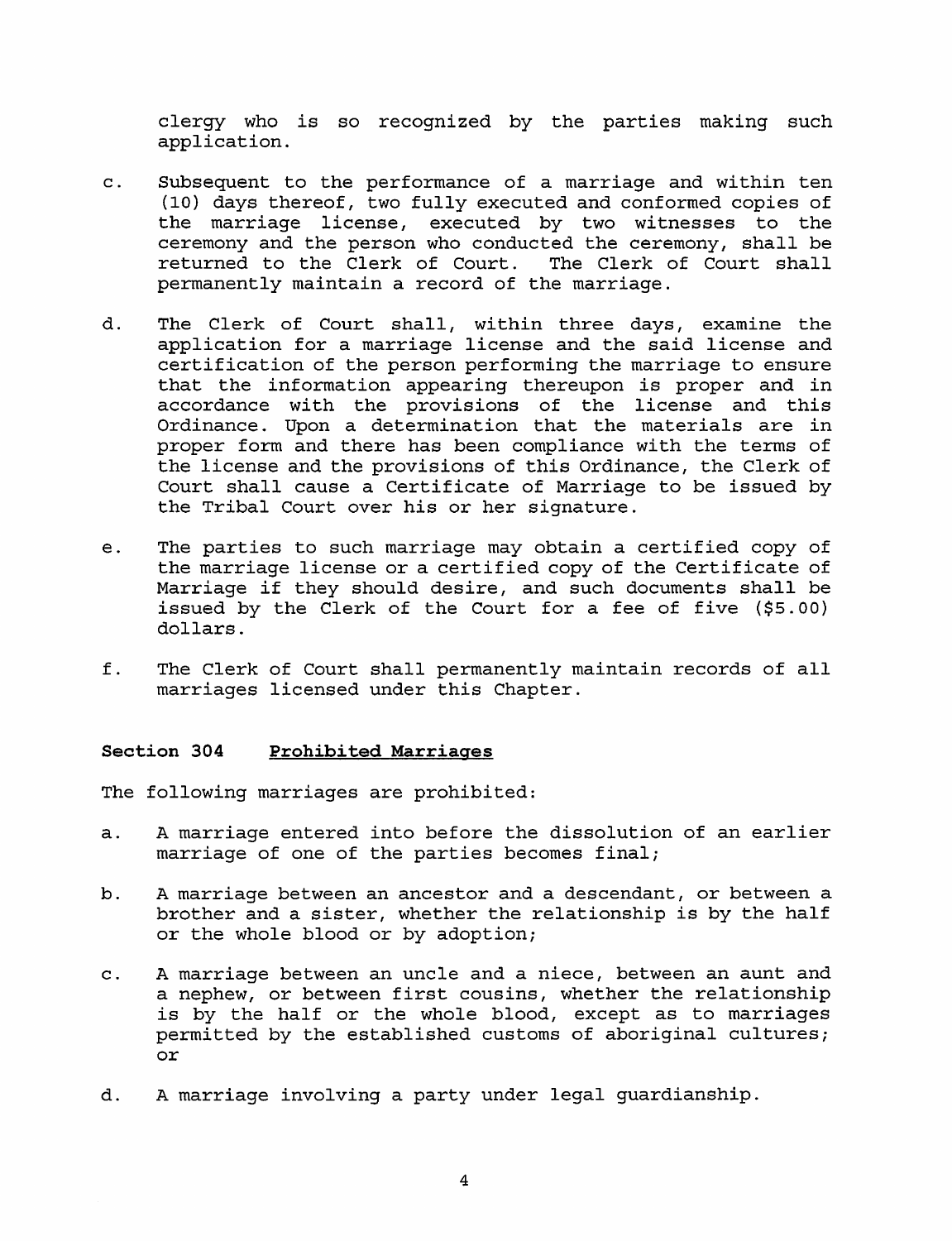## Section 305 Annulments

Any marriage performed under this Chapter may be annulled by consent of the parties if evidenced by mutually executed petition where such petition is filed with the Tribal Court within <sup>20</sup> days of the performance of said marriage. Upon the timely filing of such petition, the Court shall issue <sup>a</sup> certificate of annulment within 10 calendar days.

#### Section 306 Name Changes

- a. Upon entering into <sup>a</sup> marriage, either party to the marriage may request <sup>a</sup> name change. <sup>A</sup> party may change his or her first and last name. The new last name need not be the other party's last name or <sup>a</sup> combination of the parties' last names.
- b. The parties to the marriage shall request any name changes by<br>indicating their new names on their marriage application. A indicating their new names on their marriage application. <sup>A</sup> person seeking <sup>a</sup> name change must affirm that the name change is not being sought with fraudulent intent. The name change shall be granted unless there is reason to believe the name<br>change is being sought with fraudulent intent. The name change is being sought with fraudulent intent. change shall be effective when the Certificate of Marriage is issued.
- c. If either party to the marriage obtains <sup>a</sup> name change, the Clerk of Court shall cause notice of the name change to be published in the next edition of the Fond du Lac Band newspaper.
- d. If <sup>a</sup> Band member changes his or her name upon entering <sup>a</sup> marriage, the Clerk of Court shall provide notice to the Band<br>Enrollment Office. The Clerk of Court shall submit a The Clerk of Court shall submit a certified copy of the marriage license and Certificate of Marriage to the Band Enrollment Office to be placed in the Band member's file. The Enrollment Office shall change the name on the file to the new name of the Band member, and shall also notify the Minnesota Chippewa Tribe Enrollment Officer of such change. New tribal identification cards shall be issued and the Band member shall surrender all old Band or tribal identification cards.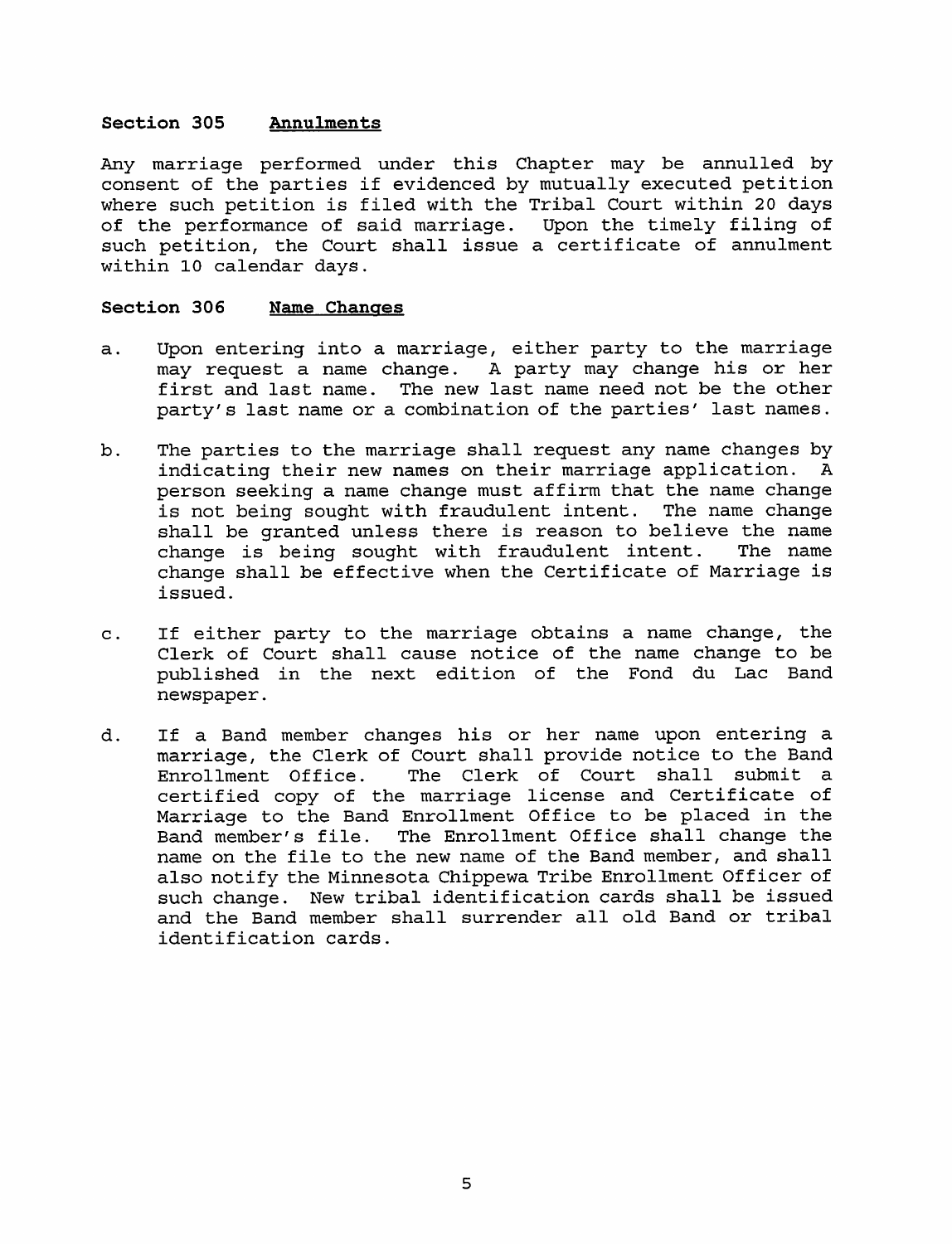## CHAPTER 4 REGISTRATION OF DOMESTIC PARTNERSHIPS

## Section 401 Purposes

The Reservation Business Committee recognizes that the concept of familial relationships may extend beyond traditional marital and blood relationships. This expanded concept is intended to blood relationships. This expanded concept is intended to accommodate the relationship of two (2) non-married but committed adult partners in order to provide such persons the opportunity to declare themselves as domestic partners, and to enable employers to voluntarily provide equal treatment in employment benefits for such partners and their dependents.

#### Section 402 Definition of Domestic Partners

Domestic partners are two (2) adults who:

- a. Are not related by blood or adoption closer than permitted under marriage laws of the state;
- b. Have entered into <sup>a</sup> committed interdependent relationship;
- c. Are competent to enter into <sup>a</sup> contract;
- d. Have no other domestic partner with whom the household is shared, or with whom the adult person has another domestic partner;
- e. Are jointly responsible to each other for the necessities of life; and
- f. For purposes of this Chapter, and only to the extent of the rights and responsibilities established therein, the term "domestic partnership" shall include two (2) adults who have<br>a currently-registered domestic partnership with a a currently-registered domestic governmental body pursuant to applicable law authorizing such registration. The term "domestic partnership" shall be construed liberally to include unions, regardless of title, in which two (2) adults are committed to one another in the same manner as married persons are traditionally committed, or in <sup>a</sup> relationship that is legally recognized as <sup>a</sup> contract of lawful marriage in another local, state, or foreign jurisdiction.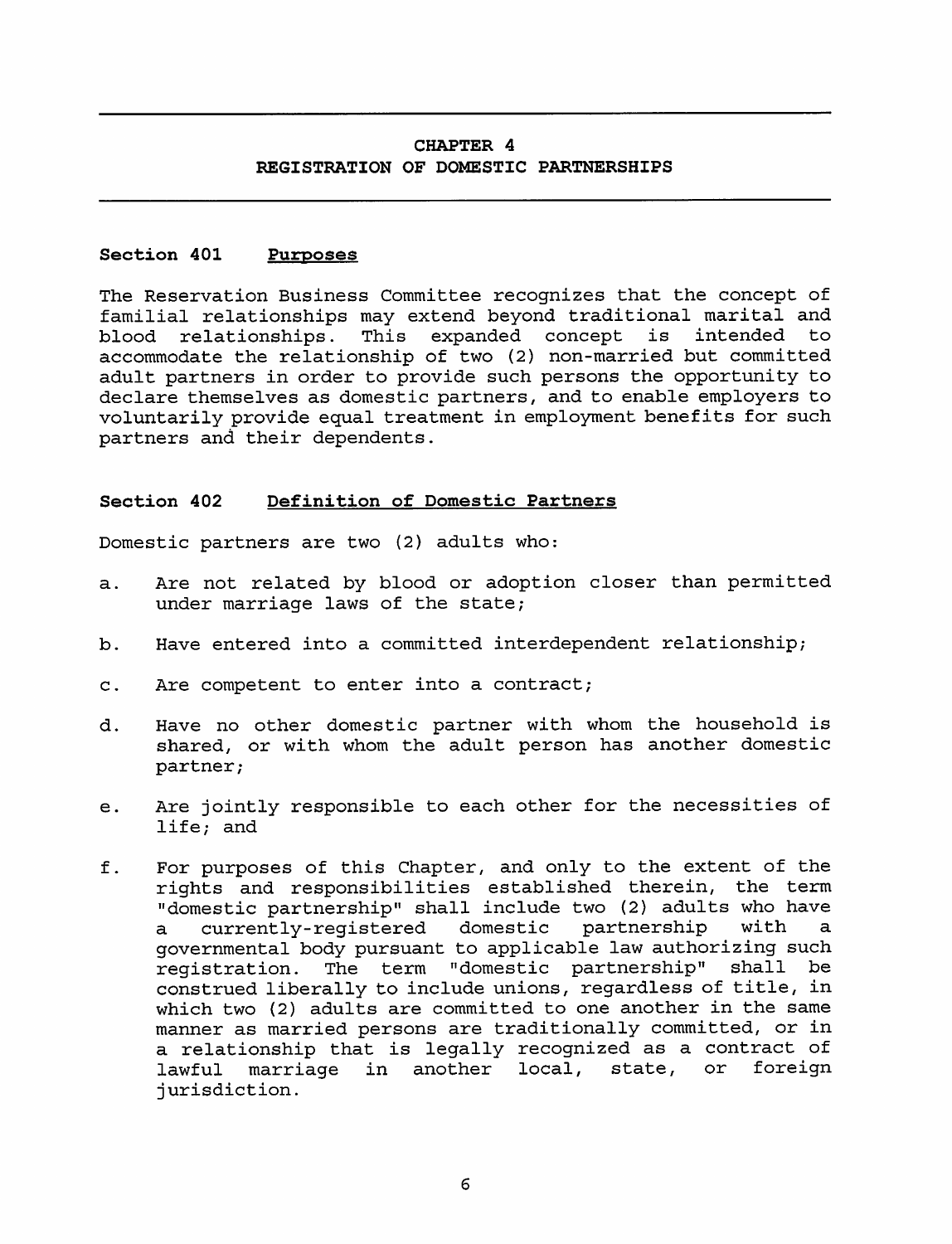## Section 403 Registration of Domestic Partners

- a. The Clerk of Court shall accept an application to register as domestic partners from persons who state in such application that they meet the definition of domestic partners set out in<br>Section 402. Subsequent changes in address shall be promptly Subsequent changes in address shall be promptly reported to the Clerk.
- b. The Clerk of Court shall charge an application fee of fifty<br>dollars (\$50.00) for the reqistration of a domestic for the reqistration of a partnership and shall charge <sup>a</sup> reasonable fee per document for providing certified copies of registrations, amendments or notices of termination. There shall be no charge for filing amendments or notices of termination.
- c. The Clerk of Court shall provide each domestic partner with <sup>a</sup> registration certificate. The registration certificate shall not be issued prior to the third working day after the date of application.
- d. This application and certificate may be used as evidence of the existence of <sup>a</sup> domestic partners relationship.
- e. The Clerk of Court shall keep <sup>a</sup> record of all registrations of domestic partnership, amendments to registrations and notices of termination received by the Clerk. The records shall be maintained so that amendments and notices of termination are filed with the registration of domestic partnership to which they pertain.
- f. The application and amendments thereto, the registration and termination notices shall constitute confidential data within the meaning of the Data Management & Records Management Policy of the Fond du Lac Band.

## Section 404 Amendments

The Clerk of Court may accept amendments for filing from persons<br>who have domestic partnership application on file, except who have domestic partnership application on file, amendments which would change the identity of the partners.

## Section 405 Termination of Domestic Partnership

a. Either person in <sup>a</sup> domestic partnership may initiate termination of the domestic partnership relationship, by written notification to the Clerk of Court. The Clerk shall promptly notify the other partner at the address of record by certified mail.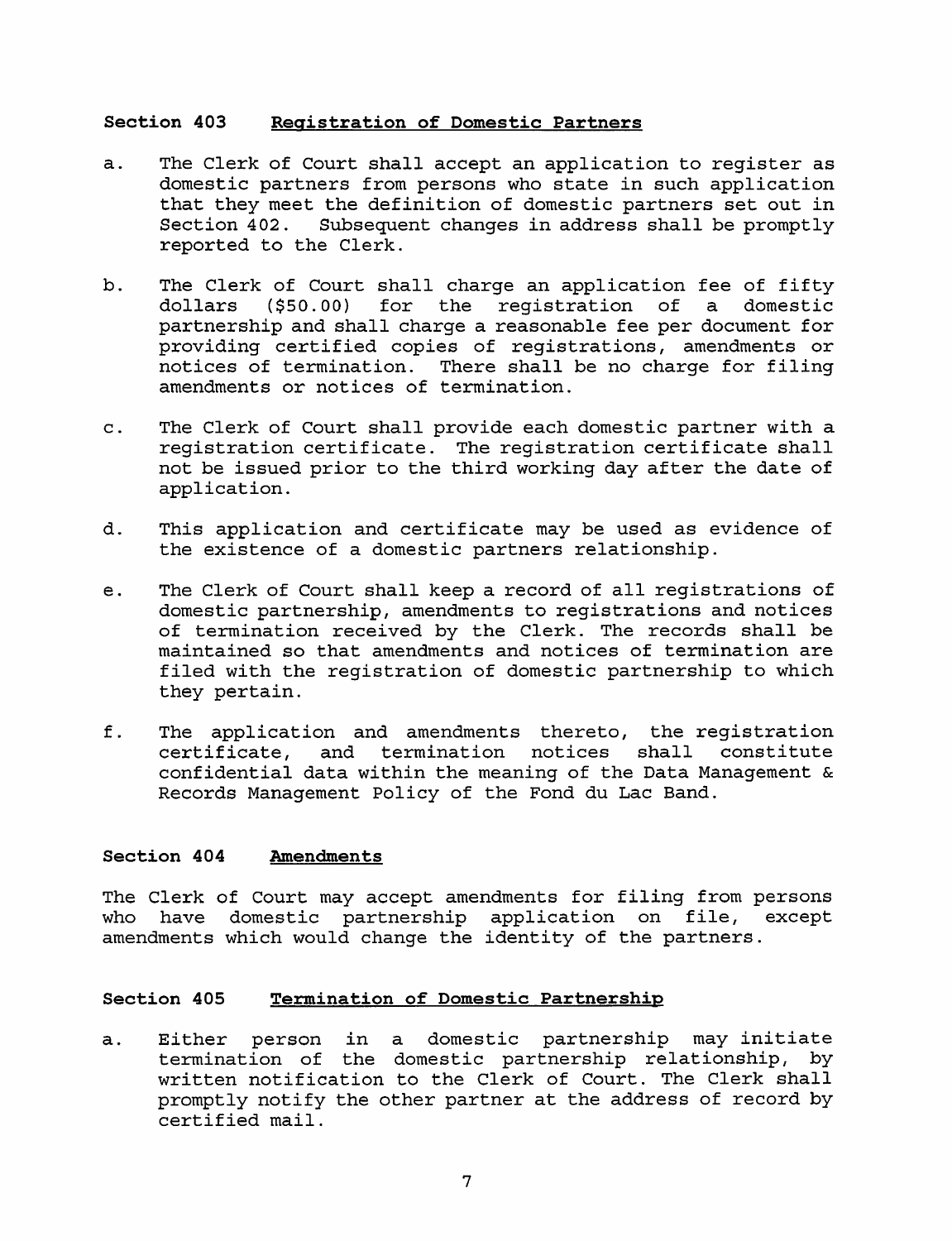- b. <sup>A</sup> domestic partnership registration terminates when the earlier of the following occurs: (1) One of the partners dies; or (2) Forty-five (45) days after one partner sends the other <sup>a</sup> written notice of termination that he or she has terminated the partnership by filing <sup>a</sup> notice of termination with the Clerk of Court; or (3) Forty-five (45) days after the Clerk notified the non-filing partner of the filing of any notice of termination.
- c. If any of the criteria under Section 402 ceases to exist the parties shall be ineligible for any benefits based upon the domestic partnership unless otherwise provided by law or the employer.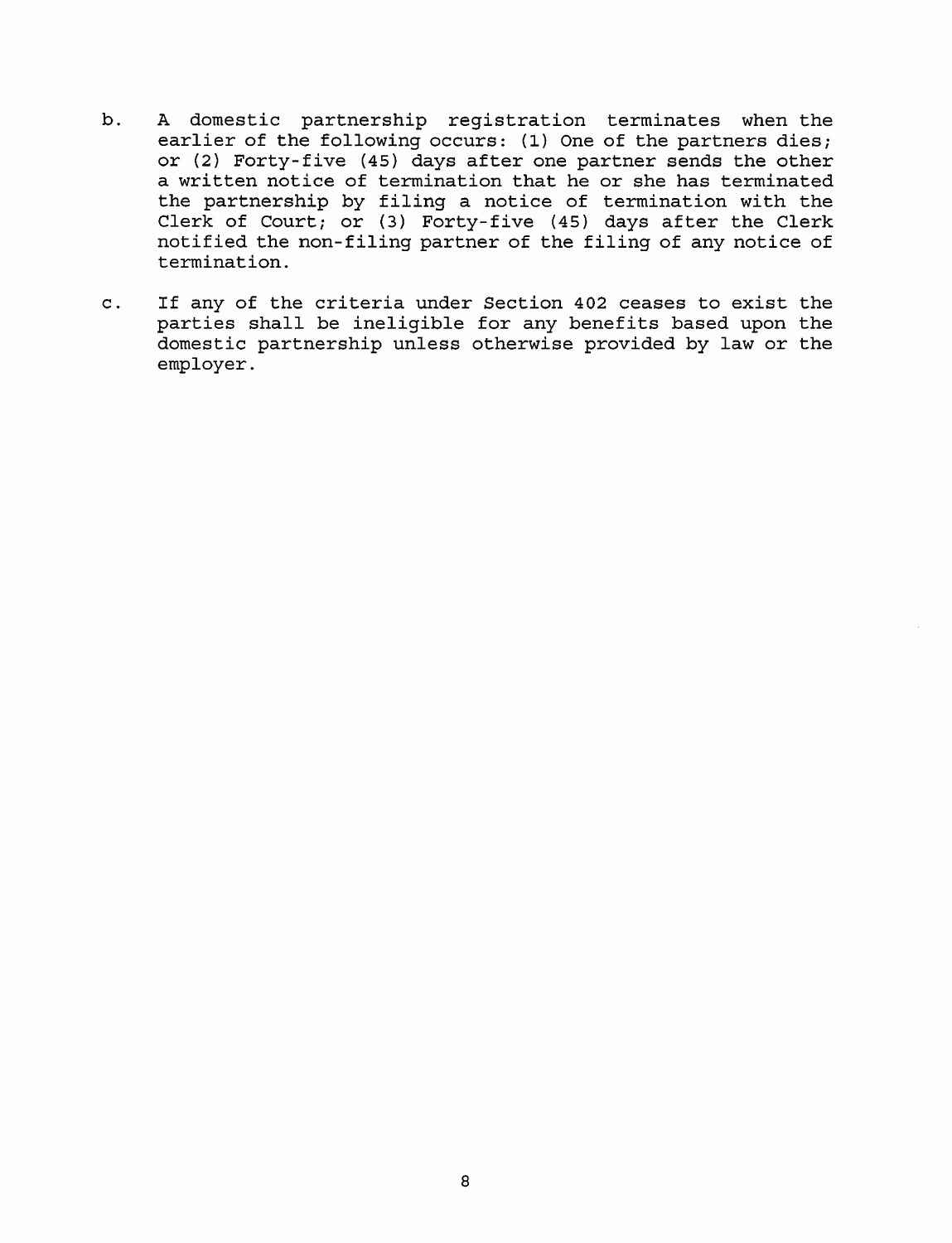## CHAPTER 5 DIVORCES

#### Section 501 Requirements for Dissolution of Marriage

<sup>A</sup> marriage may be dissolved or terminated by the Fond du Lac Tribal Court only when all the following conditions are met:

- a. One spouse is <sup>a</sup> member of the Fond du Lac Band;
- b. Irreconcilable differences have caused the breakdown of the marriage and the marriage should be dissolved;
- c. There are no children of the marriage, natural or adopted, and no spouse (to the best of her knowledge) is pregnant; or <sup>a</sup> written agreement has been filed resolving all issues of child custody, support and visitation;
- d. [RESERVED];
- e. No unpaid obligations totaling \$25,000 have been made or assumed by either or both persons after the date of the<br>marriage, except the unpaid balance of a mortgage, an marriage, except the unpaid balance of a mortgage, automobile loan or <sup>a</sup> student loan;
- f. The parties sign <sup>a</sup> written agreement regarding the division of personal property, assets acquired during the marriage and debts incurred during the marriage;
- g. Both parties have waived any right to spousal support; and
- h. If <sup>a</sup> spouse is neither <sup>a</sup> tribal member nor <sup>a</sup> resident of the reservation, that spouse has consented to the jurisdiction of<br>the Tribal Court, waiving the right to contest the the Tribal Court, waiving the right to contest jurisdiction of the Tribal Court to enter <sup>a</sup> final judgement.

#### Section 502 Filina of Joint Petition; Content and Form

The proceeding for the Dissolution of Marriage shall commence by filing <sup>a</sup> joint petition with the Clerk of Court. The petition shall be signed and verified under oath by both spouses, and shall state that as of the date of its filing each requirement in Section 401 except for (f)(2) has been met. The Petition shall state the mailing address of both spouses, and shall also state whether or not <sup>a</sup> spouse chooses to have the spouse's maiden or former name restored. If so, the spouse shall state the name to be restored.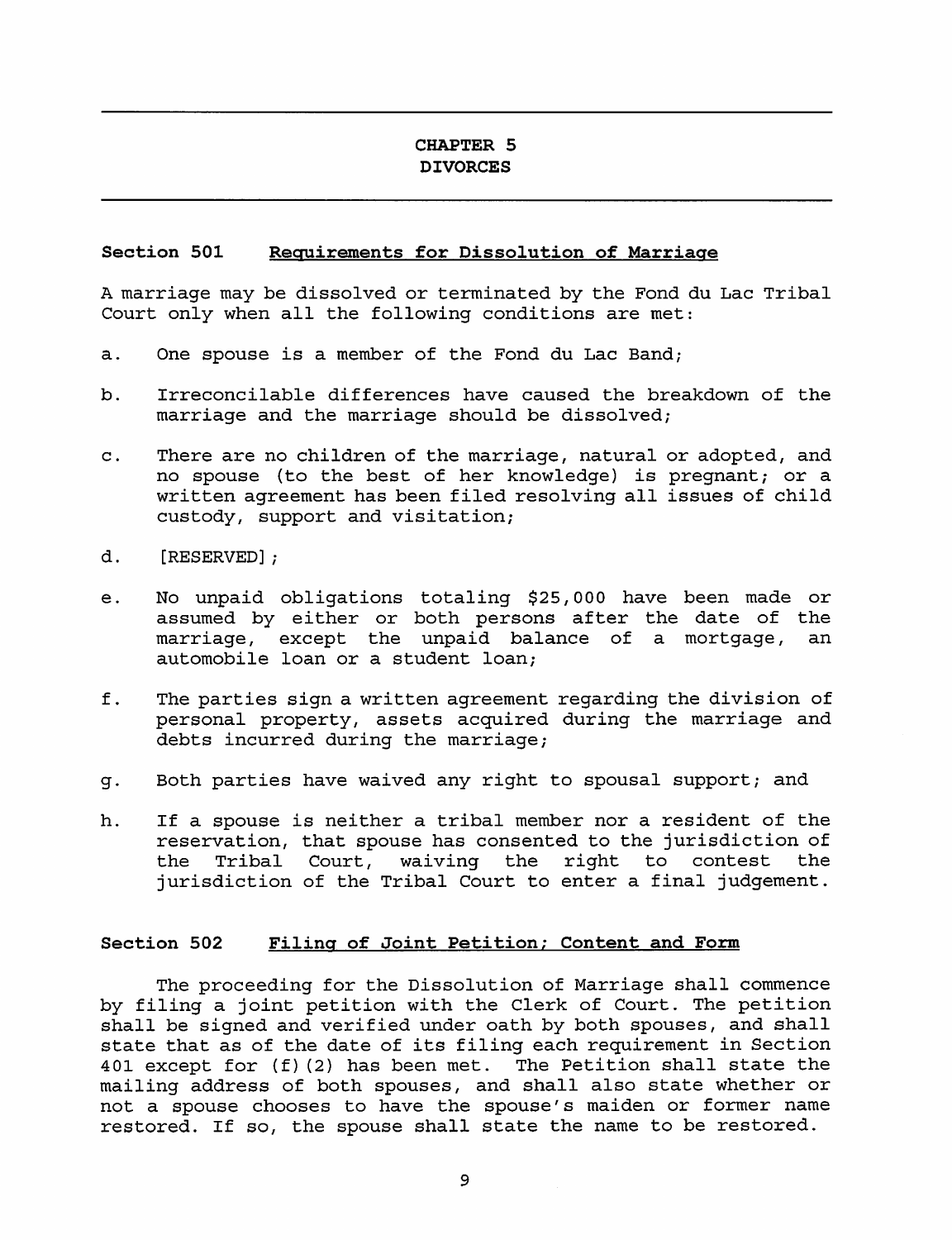## Section 503 Counseling

Upon the filing of the petition, the Clerk shall notify both spouses of the availability of marital counseling through the Band's Behavioral Health Department.

## Section 504 Revocation of Joint Petition; Termination of Proceeding; Notice; Filing and Copies to Other Spouse

- a. At any time prior to filing an application for entry of final judgment, either spouse may revoke the joint petition and terminate the dissolution.
- b. The revocation shall be completed by filing <sup>a</sup> Notice of Revocation with the Court.
- c. The revoking spouse shall serve <sup>a</sup> copy of the Notice of Revocation on the other spouse.

## Section 505 Appearance; Entry of Final Judgment; Waiting Period; Notice

Not more than <sup>90</sup> days from the date of filing the Joint Petition for Dissolution of Marriage, one or both spouses may appear in Tribal Court and an application for final judgment shall be entered. The Court shall enter <sup>a</sup> final judgment, provided, the agreement for property division, and any child support, that appears to be fair. The final judgment shall return both spouses to the status of single, and shall permit either party to marry after the judgment has been entered. The Clerk, after collecting the fee, shall send <sup>a</sup> Notice of Entry of Final Judgment to each person at their last known address.

#### Section 506 Final Judgment as Final Decree

When entered, the Final Judgment shall document <sup>a</sup> final decree of the rights and obligations of both parties regarding property rights and child custody, support, and visitation as agreed, and shall document <sup>a</sup> waiver of the respective right to spousal support.

#### Section 507 Petition to Set Aside Final Judgment

a. <sup>A</sup> final judgment entered shall not influence nor bar the rights of either party to petition the Court to set aside or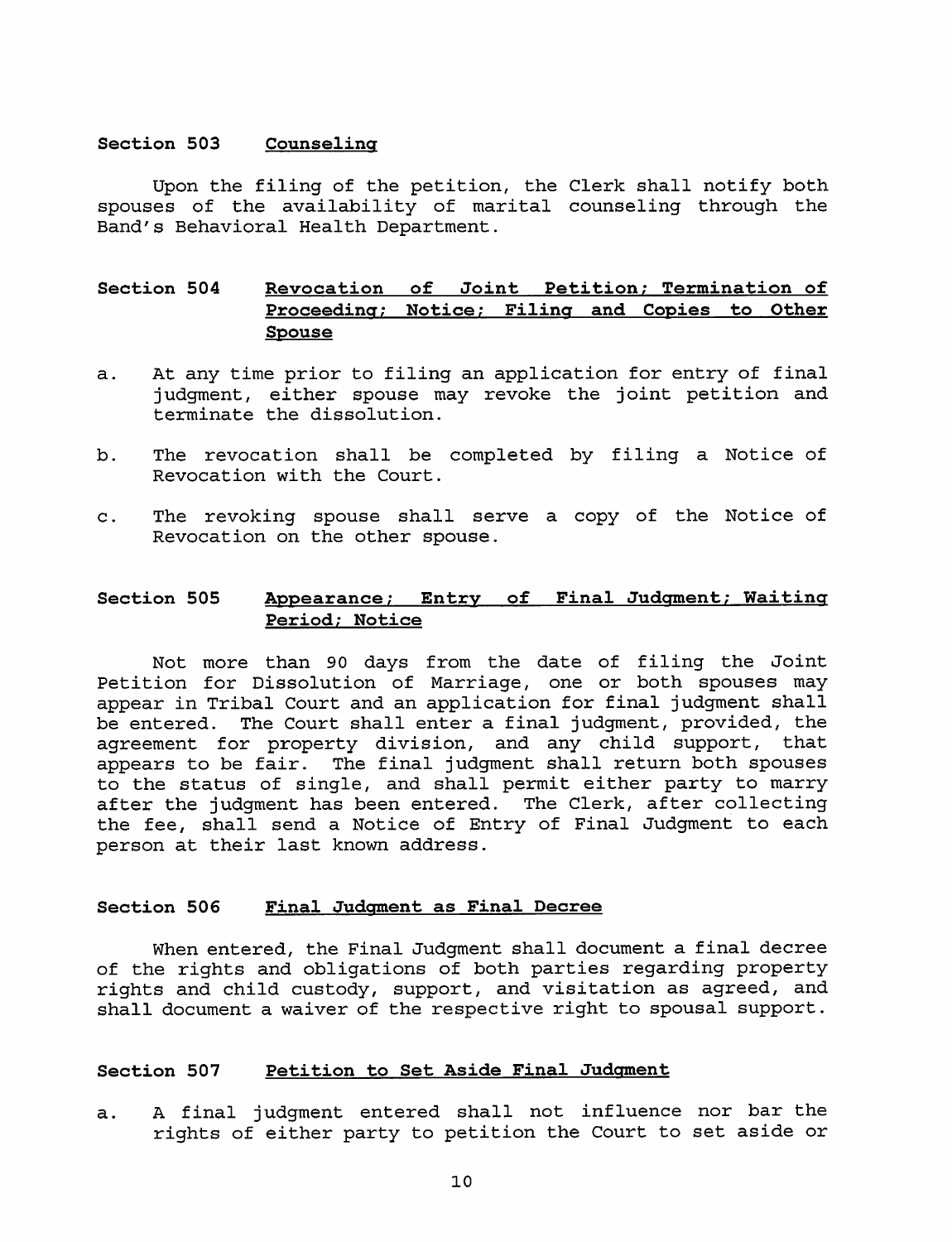amend the final judgment for fraud, duress, accident, mistake, or other grounds recognized as reasonable under Tribal Law.

b. The Court shall retain jurisdiction of <sup>a</sup> case for one (1) year following the entry of final judgment in all matters except the status of the marriage, where proof exists that the parties did not meet all requirements when the petition was filed.

### Section 508 No Representation By Legal Counsel

Notwithstanding any provisions of tribal law to the contrary, attorneys are not permitted to represent <sup>a</sup> party to <sup>a</sup> divorce in any aspect of <sup>a</sup> divorce case in Tribal Court. Either party may, however, consult with an attorney regarding their decision to utilize the process available under this Chapter.

## Section 509 Brochure Describing Proceedings; Content, Form and Pistribution

The Court shall develop and print <sup>a</sup> brochure describing the requirements, nature and effect of the proceedings. The brochure shall be distributed by the Court and shall state in clear English the following:

- a. That either party may consult an attorney regarding the dissolution of the marriage, and the services of an attorney may be obtained through <sup>a</sup> lawyer referral service, independent legal services or legal aid organization; however, that an attorney cannot be used in preparation of <sup>a</sup> divorce or appear in court to represent <sup>a</sup> party to <sup>a</sup> divorce;
- b. <sup>A</sup> short summary of the provisions and procedures established by this Ordinance;
- c. That neither spouse can receive any spousal support from the other;
- d. A statement in boldface type that with the entry of a final judgment all rights and obligations of both parties, including property and spousal support rights, will be permanently ended without right of appeal, except that either person may petition the Court to set aside the final judgment for fraud, duress, accident, mistake or other grounds recognized under tribal law;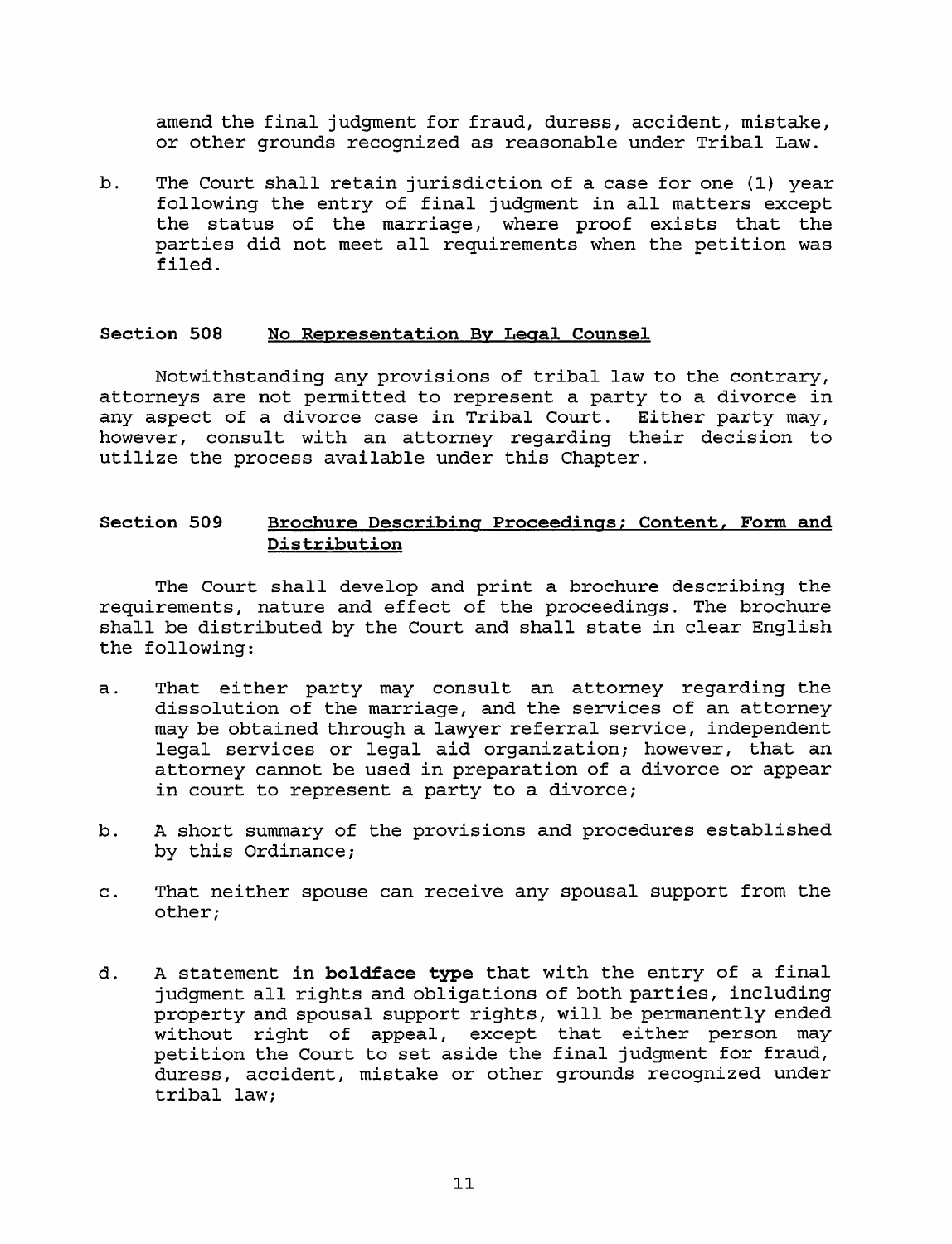- e. Neither person may remarry until the final judgment dissolving the marriage has been filed and entered by the Clerk; and
- f. Such other matters as the Judge decides.

# Section 510 Fees

The Court shall collect <sup>a</sup> fifty dollar (\$50.00) fee for the filing of <sup>a</sup> dissolution, distribution of the brochure and other costs the Court may incur in processing the case.